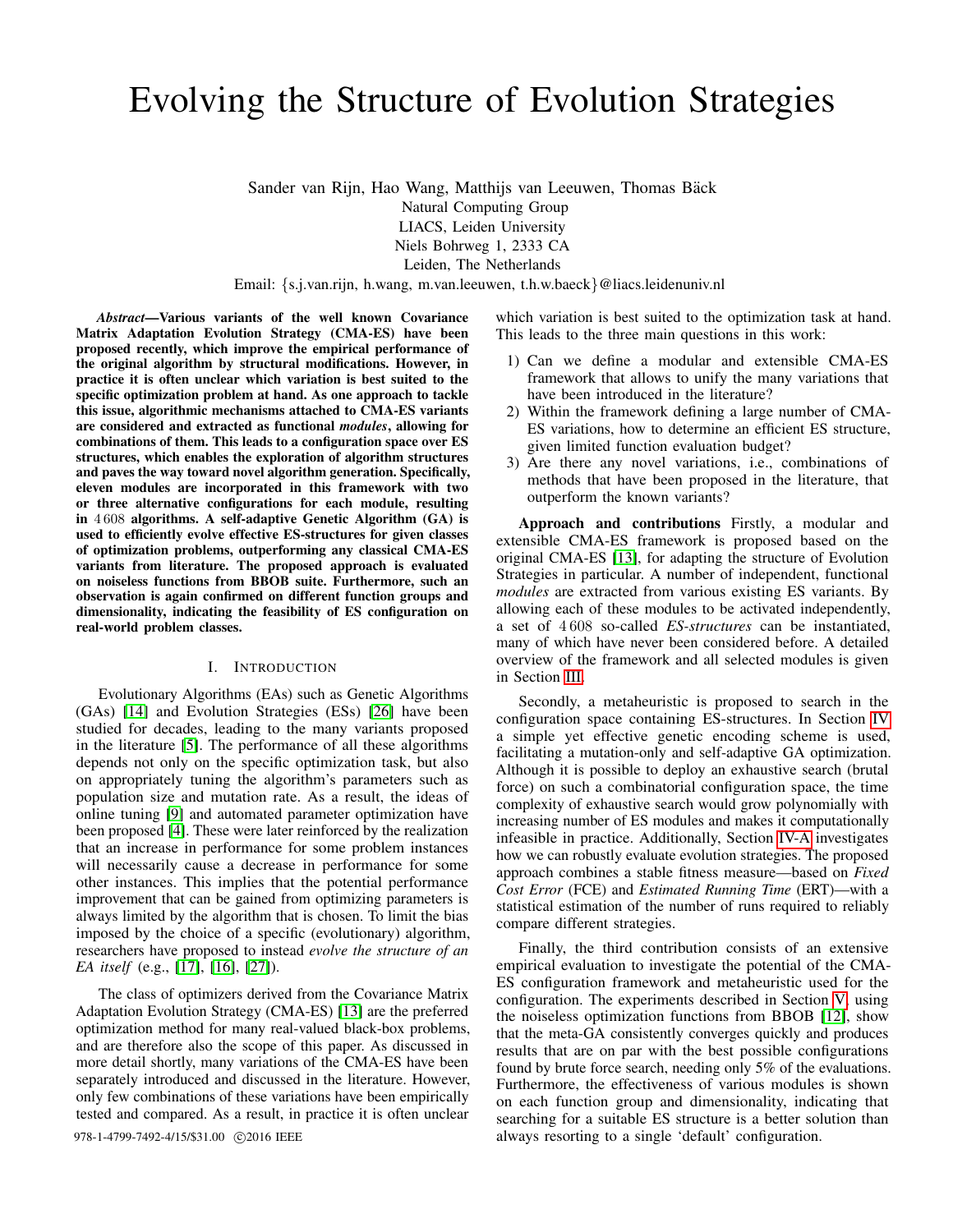# II. RELATED WORK

The idea of evolving the structure of Evolutionary Algorithms (EAs) is first motivated in [\[18\]](#page-7-10), using the Genetic Programming (GP) technique. Multiple attempts have been made for this purpose, e.g. meta-evolution on graph-based programs [\[17\]](#page-7-5), [\[16\]](#page-7-6). In those studies, varying numbers of metalevels are used, each responsible for evolving the program used in the level below and potentially itself. The *Push* language [\[27\]](#page-7-7) was later dedicated to enable autoconstructive evolution whereby a population of programs is expected to produce other programs.

Later approaches focused more on applying evolution within the existing structure of an EA. In [\[28\]](#page-7-11) GP is used to create new mutation, recombination and selection operators, from which a standard EA structure is constructed. Oltean *et al.* use existing operators as the genes to create new structures in [\[24\]](#page-7-12), [\[22\]](#page-7-13), [\[23\]](#page-7-14), while tree-based structures of multiple EAs with different parameters are evolved in [\[21\]](#page-7-15) by Martin *et al*.

The Grammatical Evolution (GE) approach by Lourenço *et al.* [\[20\]](#page-7-16) is highly related to this work. The structure of an EA is represented as a context free grammar with parameters and operators as terminals. Treating an EA as a collection of atomic operators in a fixed framework allows arbitrary combinations, similar to our proposed approach.

# III. CMA-ES FRAMEWORK

<span id="page-1-0"></span>This section introduces the modular and extensible CMA-ES framework. Short summaries of all considered modules are first given in Section [III-A,](#page-1-1) after which Section [III-B](#page-2-2) introduces the modular framework. Implementation details are described in Section [III-C.](#page-2-3)

# <span id="page-1-1"></span>*A. ES Variations*

Eleven possible modules are considered in total, nine of which have two available options, and the remaining two have three options. This results in  $2^9 \cdot 3^2 = 4608$  different ESstructures. For each module, a brief description is given below.

- 1) Active Update: The update of covariance matrix  $C$ is normally only done by taking the most successful mutations into account. The Active Update, introduced by Jastrebski *et al.* [\[15\]](#page-7-17), adapts the covariance matrix using the negative factor based on the least successful individuals, in addition to the standard covariance matrix update.
- 2) Elitism: Both  $(\mu, \lambda)$  and  $(\mu + \lambda)$ -strategy are proposed together in evolutionary algorithms. In this work, elitism is considered as an alternative.
- 3) Mirrored Sampling: A technique to ensure more evenly spaced sampling of the search space is Mirrored Sampling by Brockhoff *et al.* [\[7\]](#page-7-18). Half of the mutation vectors are still sampled from the normal distribution, but every other mutation vector is the mirror image of the previous random vector.
- 4) Orthogonal Sampling: A later addition to Mirrored Sampling was Orthogonal Sampling by Wang *et al.* [\[29\]](#page-7-19). The desired number of samples is first drawn from the normal distribution. The Gram-Schmidt process is then used to orthonormalize the set of vectors.
- 5) Sequential Selection: Without parallel execution, all  $\lambda$ individuals are first evaluated in order, and then selection is applied. The sequential selection method proposed by Brockhoff *et al.* [\[7\]](#page-7-18) immediately compares the function value of each newly evaluated individual to the best found so far, and does not evaluate any additional offspring individuals when an improvement has been found.
- 6) Threshold Convergence: Becoming stuck in a local optimum is a common problem when using an ES. Piad *et al.* propose Threshold Convergence [\[25\]](#page-7-20) as a method of forcing the evolution to stay in an exploratory phase for longer, by requiring mutation vectors to reach a length threshold. This threshold then decreases after every generation to slowly transition into local search.
- 7) Two-Point Step-Size Adaptation (TPA): The step size  $\sigma$  of the CMA-ES is adapted after every generation according to the evolution path, which incorporates the latest successful individuals. Hansen *et al.* proposed TPA [\[10\]](#page-7-21), which reserves two individuals from the  $\lambda$ offspring. These are used to evaluate two mutations after selection and recombination has taken place: one with a longer, the other with a shorter version of the weighted average mutation vector belonging to the  $\mu$  selected individuals. Which of these two results in a lesser function value, determines whether the step-size should increase or decrease.
- 8) Pairwise Selection: Mirrored Sampling can cause a bias in the length of mutation vectors, as two mirrored vectors will (partially) cancel each other out in recombination. Pairwise Selection was introduced by Auger *et al.* [\[1\]](#page-7-22) to prevent this. In this paper, the best offspring is first selected from each mirrored pair. The regular selection operator is then applied to all offspring that were selected in this previous step.
- 9) Recombination Weights: In the CMA-ES, recombination is performed with the following weight vector:

$$
w_i = \log(\mu + \frac{1}{2}) - \frac{\log(i)}{\sum_j w_j}
$$

for  $i = 1, \dots, \mu$ . Alternative weights are the arithmetic mean  $w_i = \frac{1}{\mu}$ .

- 10) Quasi-Gaussian Sampling: Samples are not necessarily uniformly drawn from the normal distribution. Alternatively, the vectors can be drawn from a quasi-random uniform sequence, which are then transformed to a Gaussian distribution, as proposed in [\[3\]](#page-7-23). As quasi-random sequences, the *Sobol* and *Halton* sequences can be used.
- 11) Increasing Population Size (IPOP): Restarting an ES can be done when no improvements have been found in recent generations. Auger *et al.* proposed an increasing population scheme IPOP [\[2\]](#page-7-24) to use the remaining function evaluations more effectively after a restart. Later, Hansen *et al.* introduced the bi-population (BIPOP) [\[11\]](#page-7-25) variation which alternates between a larger and smaller population size.

Note that although pairwise selection and orthogonal sampling were introduced in combination with mirrored sampling, each can be activated independently in this framework.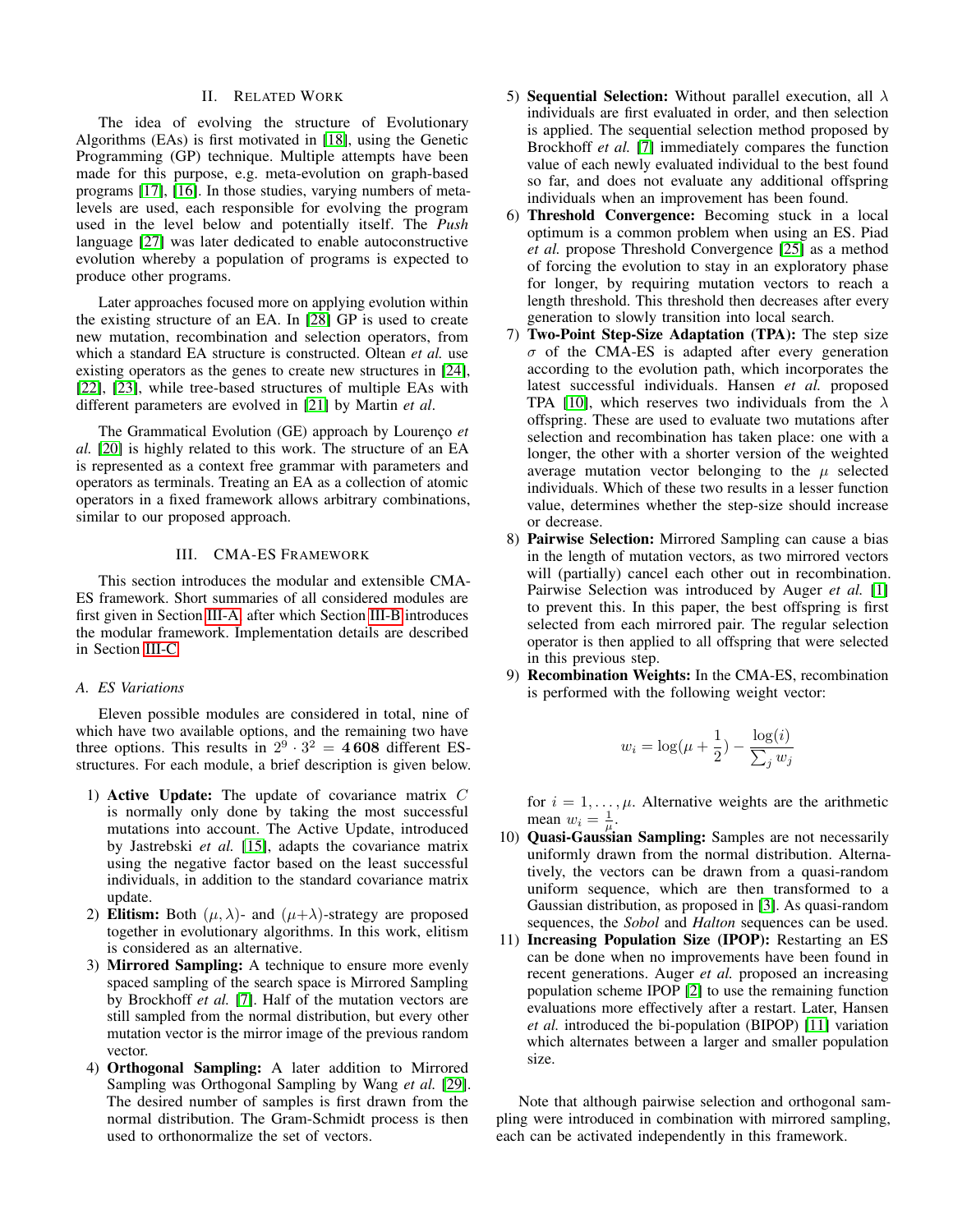# <span id="page-2-2"></span>*B. ES Framework*

To easily allow the combination of all ES-variations listed in Section [III-A,](#page-1-1) we introduce a modular framework based on the CMA-ES (see Algorithm [1\)](#page-2-4). It is designed such that a module can be activated by replacing a function or passing an additional variable. Any endogenous variables of the CMA-ES and its variations are abstracted into a single global *params* object (lines 9, 14) that is accessible from all other functions.

Default values are available in literature for all relevant parameters, whether belonging to the standard CMA-ES or to any particular variant. These defaults are only used when no other values are specified at initialization (line 6).

<span id="page-2-4"></span>

|  |  |  |  | Algorithm 1 Modular CMA-ES Framework |
|--|--|--|--|--------------------------------------|
|--|--|--|--|--------------------------------------|

|     | 1: options $\leftarrow$ which modules are active                                  |
|-----|-----------------------------------------------------------------------------------|
|     | 2: // Local restart loop                                                          |
|     | 3: while not terminate do                                                         |
|     | 4: $t \leftarrow 0$                                                               |
|     | 5: $\bar{x} \leftarrow$ randomly generated individual                             |
|     | SetParameters(init-params)<br>6:                                                  |
|     | // ES execution loop<br>7:                                                        |
| 8:  | while not terminate local do                                                      |
| 9:  | $parameters \leftarrow$ Initialize(init-params)                                   |
| 10: | $\vec{x} \leftarrow$ Mutate( $\bar{x}$ , options) // Sampler, Threshold           |
| 11: | $\vec{f} \leftarrow$ Evaluate( $\vec{x}$ , options) // Sequential                 |
| 12: | $P^{(t+1)} \leftarrow$ Select( $\vec{x}, \vec{f}$ , options) // Elitism, Pairwise |
| 13: | $\bar{x} \leftarrow$ Recombine( $P^{(t+1)}$ , options) // Weights                 |
| 14: | UpdateParams(params, options) // Active, TPA                                      |
| 15: | $t \leftarrow t + 1$                                                              |
|     | $16:$ end while                                                                   |
| 17: | AdaptParams(init-params)<br>// (B)IPOP                                            |
|     | $18:$ end while                                                                   |

The variable functions are the mutation (line 10), selection (line 12), recombination (lines 13) and parameter update (line 14). Here, the variability is shown by the added *options* argument in all function calls. The sampler is a special case that merges three variations: Quasi-Gaussian sampling replaces the regular Gaussian sampling that is used as *base-sampler*. Mirrored sampling and Orthogonal sampling are added on top of the base-sampler instead.

Sequential selection (line 11) is performed in the abstracted *Evaluate* function that otherwise acts as a simple call-through to the evaluation function. The local restart criteria checked in line 8 are all those from [\[2\]](#page-7-24), [\[11\]](#page-7-25), and population size adaptations for (B)IPOP are performed in line 17.

Each module can be activated independently of all others. Furthermore, new variations on existing modules can easily be created, and new modules can be added without rewriting the entire algorithm.

# <span id="page-2-3"></span>*C. Implementation Details*

Our aim is to allow any possible combination of the modules listed in Section [III-A](#page-1-1) such that the resulting ES will run with minimal need of checking dependencies between variants, and without causing runtime errors. Two of the considered modules have to be adapted before they can be used in this way, because they were proposed for different evolution strategies.

- Sequential Selection: Originally intended to be used in  $(1, \lambda)$ -strategies, a delay in the cut-off is introduced to ensure evaluation of at least  $\mu$  individuals when  $\mu > 1$ . This represents a more robust solution than accepting  $\lt \mu$ individuals and adapting all following calculations.
- Threshold Convergence: In the original paper by Piad *et al.* [\[25\]](#page-7-20), Threshold Convergence is used in a regular  $(\mu, \lambda)$ -ES. The threshold is applied to the mutation vector after it has been scaled by the step size  $\sigma$ . If this method is equally applied in our framework, the benefit of the CMA-ES is lost for small mutations, because the covariance matrix C scales mutations in different directions differently. Instead, the threshold is applied to the randomly sampled vector, before it is used in any further calculations. This forces the mutation vector to have a minimal length, without losing benefits of the covariance matrix C.

Furthermore, selection modules can cause problems when they require more than  $\mu$  individuals for the selection process. Descriptions of the encountered issues and our solutions are given below.

- Pairwise Selection and Sequential Selection: For pairwise selection to return  $\mu$  individuals, a selection must be made from at least  $2\mu$  individuals. This causes a problem when sequential selection is allowed to stop the generation after  $\mu$  individuals. To solve this, the cut-off point for sequential selection is artificially increased to 2 $\mu$ . If  $\lambda < 2\mu$ ,  $\lambda$  is also increased to  $2\mu$ .
- Pairwise Selection and TPA: TPA reserves two individuals from the  $\lambda$  offspring, preventing them from being used for selection and recombination. This leaves the ES with  $\lambda_{\text{eff}} = \lambda - 2$  individuals. When pairwise selection is used and  $\lambda = 2\mu$ , we are one pair short of being able to select  $\mu$  individuals. In this case,  $\mu$  is set to  $\lambda_{\text{eff}}/2$ .
- Pairwise Selection, Sequential Selection and TPA: When pairwise selection, sequential selection and TPA are all active, the cut-off point for sequential selection is based on  $\lambda_{\text{eff}}$ .

## IV. EVOLVING ES STRUCTURES

<span id="page-2-0"></span>As mentioned in Section [III-A,](#page-1-1) the modular framework (Algorithm [1\)](#page-2-4) can be used to instantiate many different ESstructures. There is no interest in the performance of every individual combination, both because there are far too many and because most will perform poorly. Instead, it is far more interesting to determine the best performing ES-structure for different *classes* of optimization problems.

For a GA tasked with this optimization problem, a valid way of comparing ESs is required. The considerations to be taken into account in establishing a robust comparison are examined in Section [IV-A.](#page-2-1) Next, Section [IV-B](#page-3-1) explains the encoding that is used during the search process. Details of the GA used can be found in Section [IV-C.](#page-3-2)

#### <span id="page-2-1"></span>*A. Evaluating Evolution Strategies*

Let  $f$  be some (black-box) function to be minimized, i.e. the aim is to approach  $x_{opt}$  as closely as possible, where  $x_{opt}$ is defined by  $f(x_{opt}) \leq f(x) \,\forall x$ . Now, let  $\mathbb O$  be a set of stochastic continuous optimization methods, e.g. Evolution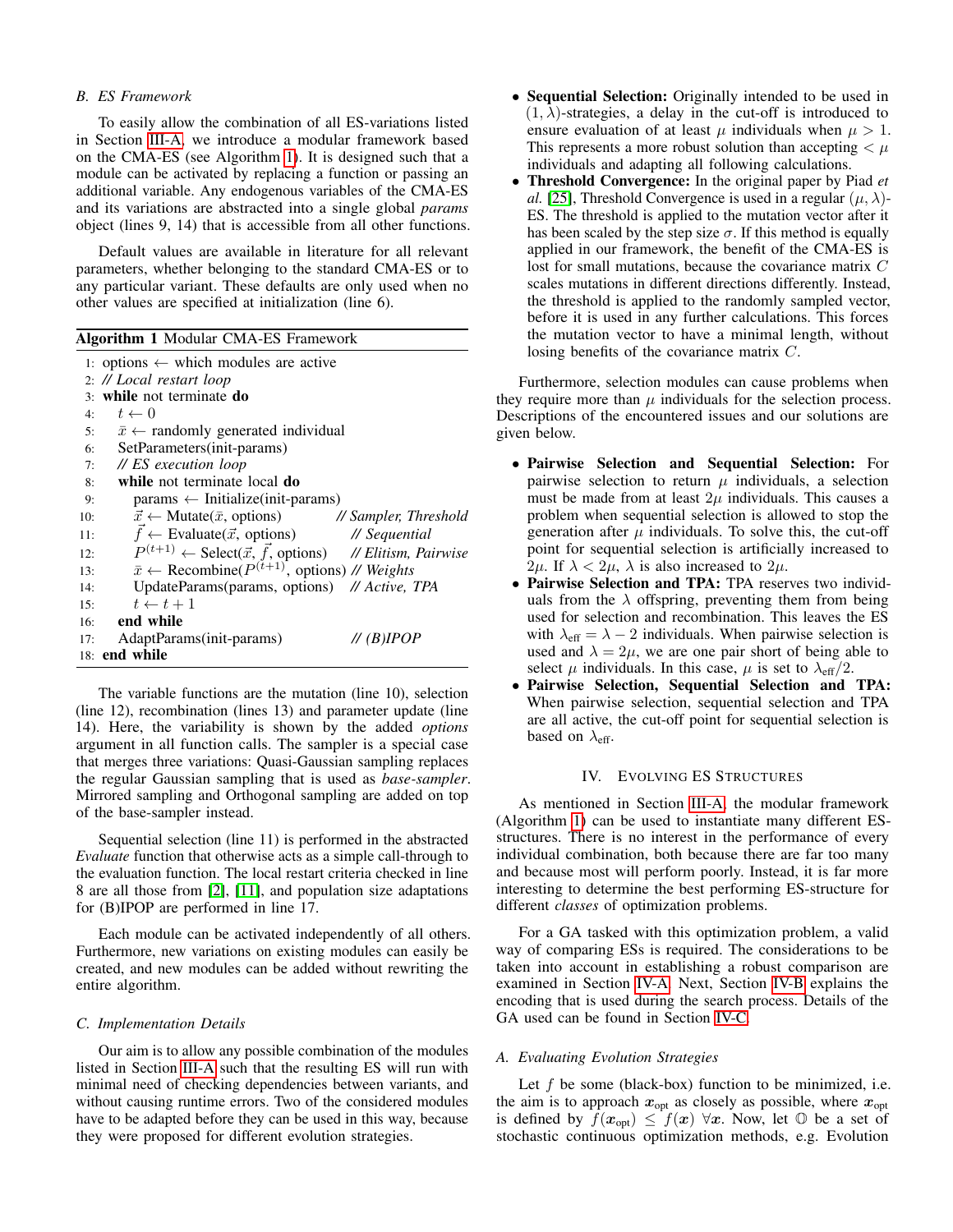Strategies (ESs). To keep things simple, the aim is to define a quality measure based on the output of  $f(x)$  to compare any two of these optimization methods.

Let  $O \in \mathbb{O}$  be some optimization method of interest. Then we define  $y^{O,f} = f(x_{\text{opt}}^O)^T$ , where  $x_{\text{opt}}^O$  is the best instance of  $x$  that was found by a run of optimizer  $O$ .

Although the optimizers in question are stochastic, a welltuned optimizer will on average result in much lower values for  $y^O$  than a poorly tuned optimizer. By treating a single  $y^O$ as a *sample* from the distribution of possible outcomes, the mean  $\overline{y}^O = \frac{1}{n} \sum_{i=1}^n y_i^O$  of multiple runs can be used as a more stable quality measure because of the Central Limit Theorem, given a large enough sample size  $n$ .

A value for this parameter  $n$  must be chosen as low as possible to reduce computational effort. But, as  $n$  increases, the standard error  $s^O = \sqrt{\frac{1}{n} \sum_{i=1}^n (y_i^O - \overline{y}^O)^2}$  associated with  $\overline{y}^O$  will decrease. This can be used to calculate the *uncertainty* of a comparison between any two optimizers.

Let  $A, B \in \mathbb{O}$  be two optimizers to be compared. When  $\overline{y}^{A} < \overline{y}^{B}$ , we say that A performs better than B. However, there is a non-zero probability that  $A$  and  $B$  are at least indistinguishable in terms of quality. This probability, denoted here as  $P(A \equiv B)$ , will be used as an uncertainty indication for the comparison  $P(A \equiv B) = 2(1 - cdf(t))$ , where t is the Welch's *t-test*

<span id="page-3-4"></span>
$$
t = \frac{\mid \overline{y}^B - \overline{y}^A \mid}{s_e} \tag{1}
$$

and the standard error  $s_e$  is calculated as  $s_e = \sqrt{\frac{(s^A)^2 + (s^B)^2}{n}}$ n Furthermore, *cdf* is the cumulative distribution function of the *t-distribution* with  $2n - 2$  degrees of freedom.

To limit the number of variables for these calculations, the relative distances  $d = (\overline{y}^B - \overline{y}^A)/\overline{y}^A$  are considered, where  $\overline{y}^A < \overline{y}^B$ . The standard errors are proportionally set to  $s^B =$  $(1+d)s<sup>A</sup>$ . Specifically, this reduces Equation [1](#page-3-4) to  $t = d/s_e$ , and establishes the relationship between the parameter  $n$  and the uncertainty of comparisons between any two optimizers A and B. The experiments that were performed to determine a useful value for this  $n$  are described in Section [V-B.](#page-4-0)

## <span id="page-3-1"></span>*B. Encoding*

Table [I](#page-3-5) provides a summary of the ES modules considered in this paper in the same order as introduced in Section [III-A.](#page-1-1) By choosing integers to represent the different modules and listing them in the specified order, the structure of an ES can be represented as a list of integers  $\vec{r} = r_1 r_2 \dots r_m$ , where  $m$  is the number of available module choices. The resulting representations range from 00000000000 (default CMA-ES), to 11111111122 (CMA-ES with all modules activated).

Decoding a given representation  $\vec{r}$  works as follows: For each integer  $r_i$  in the representation  $\vec{r}$ , find the ES module i in Table [I,](#page-3-5) and use the option indicated by  $r_i$ . For example, the representation  $\vec{r} = 01100000100$  represents the non-default option for ES modules 2, 3 and 9: *elitism*, *mirrored sampling*

<span id="page-3-5"></span>TABLE I: *Overview of the available ES modules studied in this paper.* For most of these modules the only required options are *off* and *on*, encoded by the values 0 and 1. For quasi-Gaussian sampling and increasing population, the additional option is encoded by the value 2. The entries in row 9, recombination weights, specify the formula for calculating each weight  $w_i$ .

| #  | Module name                  | $0$ (default)                                      |                   | $\overline{c}$ |
|----|------------------------------|----------------------------------------------------|-------------------|----------------|
| 1  | Active Update                | off                                                | on                |                |
| 2  | Elitism                      | $(\mu, \lambda)$                                   | $(\mu + \lambda)$ |                |
| 3  | Mirrored Sampling            | off                                                | on                |                |
| 4  | Orthogonal Sampling          | off                                                | on                |                |
| 5  | Sequential Selection         | off                                                | on                |                |
| 6  | Threshold Convergence        | off                                                | on                |                |
|    | TPA                          | off                                                | on                |                |
| 8  | Pairwise Selection           | off                                                | on                |                |
| 9  | <b>Recombination Weights</b> | $\log(\mu+\frac{1}{2})-\frac{\log(i)}{\sum_i w_i}$ | $\frac{1}{\mu}$   |                |
| 10 | Quasi-Gaussian Sampling      | off                                                | Sobol             | Halton         |
| 11 | Increasing Population        | off                                                | <b>IPOP</b>       | <b>BIPOP</b>   |

and *pairwise selection*. In other words: A  $(\mu + \lambda)$ -mirrored-CMA-ES with pairwise selection.

## <span id="page-3-2"></span>*C. Genetic Algorithm*

A mutation only, self-adaptive GA according to Kruisselbrink *et al.* [\[19\]](#page-7-26) is used as optimizer for the ES-structure (see Algorithm [2\)](#page-3-6). Crossover is omitted to reduce the number of exogenous parameters of the GA. An individual in the GA consists of an ES-structure  $\vec{r}$  (previously described in Section [IV-B\)](#page-3-1) and the self-adaptive mutation rate  $p_m$ . This algorithm was chosen because of its fast and reliable convergence, as shown in [\[19\]](#page-7-26).

<span id="page-3-6"></span>

|  |  | <b>Algorithm 2</b> $(1, \lambda)$ -self-adaptive GA |
|--|--|-----------------------------------------------------|
|--|--|-----------------------------------------------------|

|     | $1: t \leftarrow 0$                                                                   |
|-----|---------------------------------------------------------------------------------------|
|     | 2: $P^{(0)} \leftarrow$ generate individual $\vec{I}$ , randomly                      |
|     | 3: while not terminate do                                                             |
| 4:  | <b>for</b> $i = 1$ to $\lambda$ <b>do</b> // <i>Create</i> $\lambda$ <i>offspring</i> |
| 5:  | $(\vec{r}_i, p_{m,i}) = \vec{I}_i \leftarrow \text{copy}(P^{(t)})$                    |
| 6:  | $p_{m,i} \leftarrow$ mutate_ $p(p_{m,i})$ // Update mutation rate                     |
| 7:  | $\vec{r}_i \leftarrow \text{mutate}(\vec{r}_i, p_{m,i})$ // Update ES structure       |
| 8:  | // with mutation rate $p_{m,i}$                                                       |
| 9:  | $f_i \leftarrow \text{evaluate}(\vec{r}_i)$                                           |
| 10: | end for                                                                               |
| 11: | $P^{(t+1)} \leftarrow \vec{I}_{1:\lambda}$ , select single best from $\lambda$        |
| 12: | $t \leftarrow t + 1$                                                                  |
|     | $13:$ end while                                                                       |

The mutation of  $\vec{r}$  (line 7) occurs by changing each value  $r_j$  in  $\vec{r}$  with probability  $p_{m,i}$ . The value  $r_j$  is flipped between zero and one if there are two available options. For the cases where there are three options, a random 50/50 choice is made from the two remaining options, ensuring that a value selected for mutation, is always actually changed.

## V. EXPERIMENTS

<span id="page-3-0"></span>The performed experiments and their results are described in this section. The setup for all experiments is listed in Section [V-A.](#page-4-1) Next, the process by which the number of runs per ES was determined is described in Section [V-B,](#page-4-0) with the final results following in Section [V-C.](#page-4-2)

<span id="page-3-3"></span><sup>&</sup>lt;sup>1</sup>The function f will be omitted from the notation of  $y^{O,f}$  in the following, as comparisons between different functions are meaningless.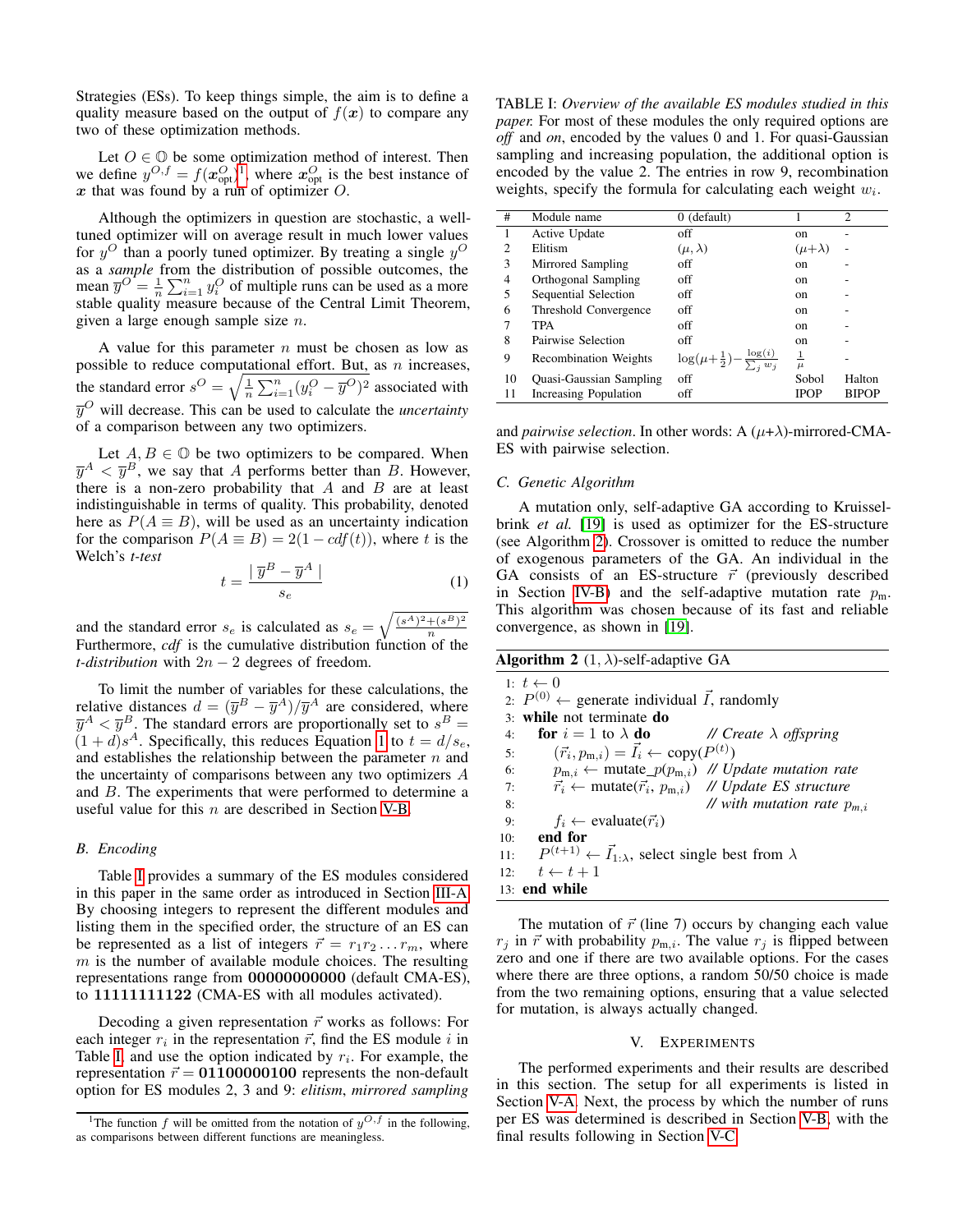# <span id="page-4-1"></span>*A. Setup*

All 24 noiseless functions of the well-known *black-box optimization benchmark* (BBOB) suite [\[12\]](#page-7-9) are used in 2, 3, 5, 10 and 20-D (dimensions), for a total of 120 experiments. As target values are known, *Fixed Cost Error* (FCE) and *Estimated Running Time* (ERT) values can be calculated for every ES. The combination of these two values will be referred to as the *fitness* of an ES. The ERT values are more informative, but can only be calculated if a target value is reached by at least one of the independent runs. Comparisons between ESs are therefore initially done only by comparing ERT values. If an ERT value is only available for one of two ESs, that ES is declared to be better. Only when both ESs do not have an ERT value available, is the FCE value used for the comparison. The BBOB default target value of  $10^{-8}$  is used for these experiments.

A (1,12)-GA with a budget of 240 ES-structure evaluations is used, based on initial experiments with various population and budget sizes. Every run of an ES in turn is given a budget of  $10<sup>3</sup>D$  function evaluations. Our framework is written in Python using the *mpi4py* package [\[8\]](#page-7-27) and was run on the DAS-4 cluster [\[6\]](#page-7-28), allowing parallelization of both the twelve individuals per generation of the GA and the number of independent runs  $n$ (determined in Section [V-B\)](#page-4-0) per ES.

A brute force search over all possible ES-structures with default parameter values from literature is performed to evaluate convergence of the search towards the best ES possible within the framework. Although this brute force search is at the limit of what is computationally practical, it has a large benefit for the GA runs. Instead of running the encoded ES again for every individual the GA has to evaluate, the associated ERT/FCE values can simply be retrieved from storage. This vastly reduces the additional time spent on running the GA and allows us to use the average results from 30 runs for each experiment.

#### <span id="page-4-0"></span>*B. Uncertainty of Comparisons Between ESs*

For these initial experiments, a set of 256 independent runs for around 4 000 ES-structures is used. The used ESs are generated by the GA described in Section [IV-C,](#page-3-2) spread out over a representative sample of test functions in multiple dimensionalities. When ERT values were available for both ESs, or if only FCE values were available, the distance is easily calculated by  $|\overline{y}^A - \overline{y}^B|$ . When only one ERT value was available, the distance is calculated between the FCE of the ES without ERT, and the target value. As the absolute resulting values can differ a lot between different functions and dimensionalities, these distances are calculated only between ES results for each function/dimensionality combination.

First, an empirical distribution of relative distances is obtained from these preliminary runs. For the 40% smallest distances,  $d \leq 1$  holds, while  $d \geq 100$  is the case for the 30% largest distances. Due to the large spread of these distances, the uncertainty will be calculated for the distances at 5% intervals according to the cumulative distribution.

Next, 100-fold subsampling is used to simulate having run each ES only  $2 \le n \le 256$  times. The standard error is calculated for every sample, and averaged over all samples. Small subsamples can be used as accurate representations of expected samples, but for (much) larger samples, this accuracy

<span id="page-4-3"></span>

Fig. 1: Uncertainty upper bound of comparisons between ESs for the  $x\%$  smallest distances d

is lost as the samples always converge to the mean and variance of the set that is sampled from.

Figure [1](#page-4-3) shows how the uncertainty decreases with the number of runs. For the 15-20% smallest distances, there is still a relatively high uncertainty at a large number of runs. As the relative distances are only 20%, such high uncertainty is to be expected. For greater relative distances, the uncertainty drops rapidly once a sample size  $n \geq 10$  is used.

In this case, we care about the comparison uncertainty because it is of importance to the automated optimization performed by the GA. For all large differences, we want to be very sure that the better one is always chosen, but for increasingly smaller differences, the GA is effectively only building a set of similarly performing ESs. For this reason, we choose to accept  $\leq 5\%$  uncertainty for the largest 80% of all distances as sufficient. Combined with the DAS-4 architecture accommodating 16 parallel processes per computation node, a value of  $n = 32$  is used for all further experiments.

#### <span id="page-4-2"></span>*C. Results*

A GA can effectively evolve improving ES structures using our framework. The average runtime of a full brute force run for a single function-dimensionality combination is *between four and five hours* on the DAS-4 cluster. Calculating from this, a single GA run will on average last around 15 minutes.

The evolved ES-structures are often (much) better when comparing the ERT and FCE values of ES-structures found by the GA to those of some standard ES configurations. For example: the ERT values of IPOP-CMA-ES are on average 3.9 times higher than that of structures found by the GA and at best is only outperformed by 20%. Because we are more interested in what kind of structures the GA has produced, further results can be found in Tables [VI](#page-8-0) and [VII](#page-9-0) in the appendix.

Figure [2](#page-6-0) illustrates that all runs of the GA show convergence in their budget of 20 generations. The behavior of the GA for eight of the "easier" functions can be seen in Figure [2a.](#page-6-0) For these functions, most of the possible ES-structures are able to consistently reach the target value of  $10^{-8}$ , and the GA is able to improve on the ERT over time.

For functions that are more difficult for an ES to optimize, behavior similar to that in Figure [2b](#page-6-0) is seen. Not all ES runs are able to reach the target value, so improvements in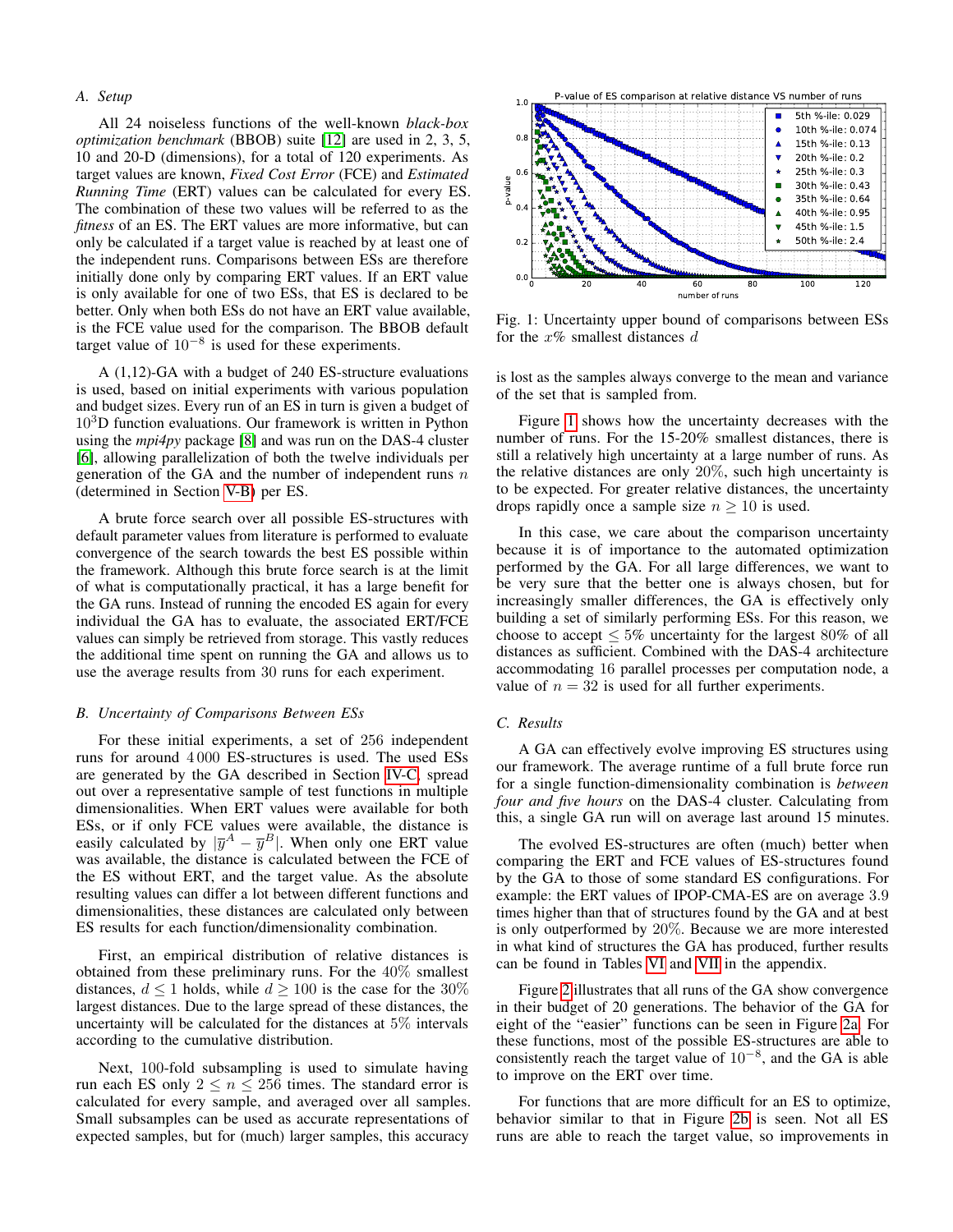<span id="page-5-0"></span>TABLE II: *Ranking of GA-found ESs.* The *Fitness* row lists the cumulative percentage out of 120 experiments in which the average ERT/FCE values of the ESs found by the 30 runs of the GA reaches at least given rank when placed among all results from the BF runs, sorted by fitness.

| Rank   1 2 3 4-5 6-9 10-17 18+                                                                |  |  |  |  |
|-----------------------------------------------------------------------------------------------|--|--|--|--|
| Fitness (%) $\begin{array}{ ccc } 0.0 & 12.5 & 37.5 & 73.33 & 92.5 & 99.17 & 100 \end{array}$ |  |  |  |  |

the FCE measure can be seen alongside ERT improvements. When none of the runs reach the target value, an ERT value is unavailable. This occurs most often in the 10- and 20 dimensional experiments. Note that the FCE measure is not strictly decreasing when an ERT measure is available, as FCE values are ignored in the comparison between ERT values.

Figure [2c](#page-6-0) shows convergence for functions where the GA only achieves minimal improvements. Whereas the FCE for high-dimensional cases shows improvement in Figure [2b,](#page-6-0) this is much less the case for these functions.

A ranking of the aggregated results by the 30 runs of the GA among all BF runs is shown in Table [II.](#page-5-0) This ranking overwhelmingly positive: the aggregated results always rank among the top-20 out of the 4 608 possible structures. Although the 0% at rank one indicates that the GA was not able to find the best possible solution in all of the 30 runs, the  $12.5\%$ at rank two shows that the GA often finds the best possible solution.

Having established that most GA-found results correspond to the best ES-structures found by BF, Table [III](#page-6-1) shows the relative activation of the eleven available modules over all experiments. These results again show a lot of similarity between the GA and BF runs, with minor differences. Overall, some modules are only activated in few cases such as alternative recombination weights (15–20%) and threshold convergence (23–29%), while others seem to be activated more evenly such as Orthogonal Sampling and Elitism with total activation percentages around 50%. Most successful are Mirrored Sampling (58%), Increasing Population (78%) and Quasi-Gaussian Sampling (84%).

Separating the activation percentages by function subgroups provides some additional insight. For most subgroups, the percentages correspond quite well to the aggregated values, but the third and fourth subgroups (F10–F14 and F15–F20) show interesting behavior. Table [III](#page-6-1) illustrates this with highlighted outlying values. All higher than average activation percentages occur with the third subgroup of unimodal functions with high conditioning. Especially Elitism with Threshold Convergence seems to be very effective for this group of functions. Meanwhile, most of the lower than average percentages are for the fourth subgroup of multi-modal functions with adequate global structure. Elitism, Threshold Convergence and Two-Point step-size Adaptation are almost never active in the best performing ESs for these functions. This is almost a complete opposite of the results for the third subgroup.

Table [IV](#page-6-2) separates the activation percentages by problem dimensionality. This highlights a trend of increasing or decreasing performance for some of the available modules. Active, Elitism and Threshold Convergence for example

are selected more often for lower dimensionality problems, while Mirrored and Orthogonal Sampling are increasingly activated for problems with higher dimensionality. Combined with the consistently high activation percentages of Quasi-Gaussian sampling, these results suggest that especially in high-dimensional problems, the success of an ES depends on its ability to uniformly sample the neighboring search space.

A particular case to examine is the correlation between Mirrored Sampling and Pairwise Selection, because of their paired introduction to reduce sampling bias. With exception of the third subgroup, Mirrored Sampling is active in 60% or more of all cases. Pairwise selection however is only active in 20– 25% of the experiments, or only one third as often. A similar effect is seen also in the third subgroup, where both modules are only activated half as often as in the other subgroups, maintaining the ratio between them.

## VI. CONCLUSIONS AND OUTLOOK

By extracting structural features from different CMA-ES variations, a modular framework for running new ES-structures is created, in which the structures (configurations) of CMA-ES are optimized for different optimization problems. ES-modules considered in this work are implemented in a way that they can be activated independently, with minimal dependency checking. In addition, this framework is also extensible for other modules that are not considered in this research.

Based on the empirical study using the well-known BBOB function suite, is it clear that the proposed approach on ES structure configuration, exploiting a self-adaptive genetic algorithm, can consistently produce results that are comparable to the top 0.5% of the best results from the brute force search. The GA achieves such a result on 240 ES-structures, constituting only 5% of the whole configuration space, showing the advantage of the GA search when more ES structure modules are incorporated into the framework. Furthermore, note that in real applications where function evaluations are costly, the overhead on determining the fitness of ES structures could grow drastically. In this case, the proposed GA-based search is more computational tractable than the exhaustive search.

Across function groups and problem dimensions, the analysis of the selected ES-structures clearly confirms that different modules or ES-variants may excel in some cases, at the cost of reduced performance for other cases. Overall, the most successful modules are Increasing Population and Quasi-Gaussian Sampling. Note that (B)IPOP is chosen very often, even with the limited budget of  $10<sup>3</sup>D$  function evaluations. Elitism, Two-Point Step-Size Adaptation and Threshold Convergence perform best for unimodal functions with high conditioning. Alternatively, Elitism, Active update and Sequential Selection are recommended for low dimensionality problems, while for increasingly higher dimensionalities, use of Mirrored and Orthogonal Sampling give the most likely increase in performance.

In the future research, the impact of each ES module can be analyzed by constructing a data-driven model (e.g. decision tree) on the ES structures and their performance measures. The most influential ES module on a particular function class can be related to the landscape features (e.g. convexity, ruggedness)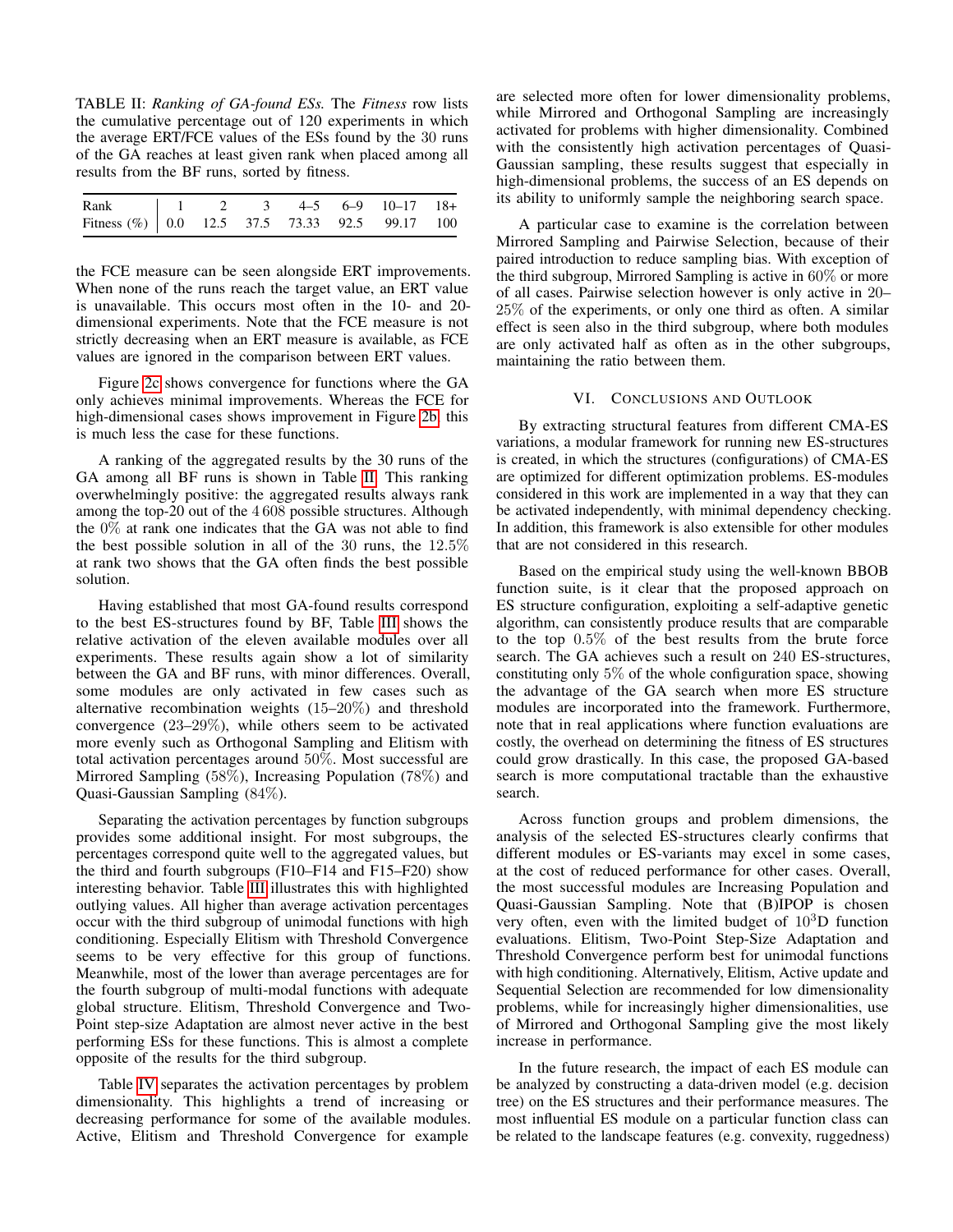<span id="page-6-0"></span>





(a) Convergence for F6, similar to 1, 2, 5, 8, 10, 11 and 14.

(b) Convergence for F18, similar to 7, 9 13, 16, 17, 23 and 24.

(c) Convergence for F3, similar to 4, 12, 15, 19, 20, 21 and 22.

Fig. 2: *GA convergence*. The above graphs show the average rate of convergence during the optimization of ES-structures by 30 runs of the GA for different BBOB optimization functions. Both the FCE and ERT of the best found structure over time is shown. Results for the optimization process in all five dimensionalities have been plotted per function. As the graphs for groups of several functions are similar, an example has been chosen as representative for each group. The group of functions that a single graph represents is listed below the graph.

<span id="page-6-1"></span>TABLE III: *Module activation percentages by function subgroup.* This table lists the frequency of activated algorithmic modules among the experimental cases, obtained by both all 30 runs per experiment of the Genetic Algorithm (GA) and Brute Force search (BF). Results are separated by the BBOB function subgroups. Except for the second subgroup that consists of four functions, five functions make up each subgroup, for a total of 20 or 25 experiments. For the bottom two rows, the two slash-separated values indicate which of the two choices for the module was chosen. Bold values indicate a relatively high activation percentage for a module in a particular subgroup, while a *bold italic* value indicates a relatively *low* activation percentage.

|                              | $F1-F5$   |       | F6-F9 |       | $F10-F14$ |       | F <sub>15</sub> -F <sub>19</sub> |       | F <sub>20</sub> -F <sub>24</sub> |           | Average   |           |
|------------------------------|-----------|-------|-------|-------|-----------|-------|----------------------------------|-------|----------------------------------|-----------|-----------|-----------|
| Module name                  | <b>GA</b> | BF    | GA    | BF    | GA        | ΒF    | <b>GA</b>                        | BF    | GA                               | <b>BF</b> | <b>GA</b> | ΒF        |
| Active Update                | 33        | 36    | 11    | 20    | 40        | 44    | 19                               | 20    | 29                               | 32        | 27.0      | 30.8      |
| Elitism                      | 41        | 44    | 45    | 45    | 70        | 72    | 12                               | 12    | 54                               | 48        | 44.3      | 44.2      |
| Mirrored Sampling            | 61        | 60    | 62    | 60    | 39        | 40    | 73                               | 68    | 59                               | 60        | 58.4      | 57.5      |
| Orthogonal Sampling          | 61        | 68    | 54    | 45    | 49        | 44    | 56                               | 64    | 51                               | 52        | 54.1      | 55.0      |
| Sequential Selection         | 40        | 36    | 39    | 45    | 45        | 48    | 21                               | 12    | 30                               | 44        | 34.8      | 36.7      |
| Threshold Convergence        | 26        | 36    | 17    | 25    | 53        | 56    | 2                                | 4     | 15                               | 24        | 22.6      | 29.2      |
| <b>TPA</b>                   | 38        | 44    | 35    | 45    | 53        | 56    | 9                                | 4     | 21                               | 28        | 31.1      | 35.0      |
| Pairwise Selection           | 24        | 20    | 23    | 20    | 6         | 4     | 20                               | 24    | 35                               | 20        | 21.3      | 17.5      |
| <b>Recombination Weights</b> | 16        | 20    | 7     | 5     | 30        | 32    | 20                               | 24    | 15                               | 12        | 17.9      | 19.2      |
| Sobol/Halton                 | 51/32     | 48/32 | 55/32 | 45/45 | 45/47     | 40/56 | 52/35                            | 56/40 | 42/38                            | 48/44     | 48.8/36.8 | 47.5/41.7 |
| <b>IPOP/BIPOP</b>            | 42/35     | 52/32 | 37/37 | 30/25 | 28/25     | 36/20 | 53/46                            | 40/60 | 34/57                            | 36/56     | 38.9/39.9 | 39.2/39.2 |

<span id="page-6-2"></span>TABLE IV: *Module activation percentages by dimensionality.* This table lists the frequency of activated algorithmic modules among the experimental cases, obtained by both all 30 runs per experiment of the Genetic Algorithm (GA) and Brute Force search (BF). For the bottom two rows, the two slash-separated values indicate which of the two choices for the module was chosen. Bold values indicate a relatively high activation percentage for a module in a particular subgroup, while a *bold italic* value indicates a relatively *low* activation percentage.

|                              | 2D    |       | 3D    |       | 5D    |       | 10D       |       | 20D       |       | Average   |           |
|------------------------------|-------|-------|-------|-------|-------|-------|-----------|-------|-----------|-------|-----------|-----------|
| Module name                  | GА    | BF    | GA    | BF    | GA    | BF    | <b>GA</b> | BF    | <b>GA</b> | BF    | <b>GA</b> | BF        |
| Active Update                | 53    | 67    | 40    | 50    | 25    | 17    | 5         | 8     | 13        | 13    | 27.0      | 30.8      |
| Elitism                      | 72    | 75    | 66    | 71    | 42    | 46    | 23        | 13    | 19        | 17    | 44.3      | 44.2      |
| Mirrored Sampling            | 36    | 33    | 50    | 42    | 66    | 71    | 72        | 75    | 68        | 67    | 58.4      | 57.5      |
| Orthogonal Sampling          | 38    | 37    | 35    | 33    | 60    | 75    | 74        | 75    | 63        | 54    | 54.1      | 55.0      |
| Sequential Selection         | 47    | 46    | 42    | 46    | 29    | 25    | 31        | 33    | 24        | 33    | 34.8      | 36.7      |
| Threshold Convergence        | 35    | 42    | 38    | 50    | 19    | 29    | 11        | 13    | 10        | 13    | 22.6      | 29.2      |
| <b>TPA</b>                   | 41    | 46    | 45    | 50    | 30    | 42    | 22        | 21    | 18        | 17    | 31.1      | 35.0      |
| Pairwise Selection           | 21    | 21    | 27    | 25    | 18    | 8     | 16        | 8     | 24        | 25    | 21.3      | 17.5      |
| <b>Recombination Weights</b> | 24    | 25    | 16    | 21    | 18    | 25    | 18        | 17    | 14        | 8     | 17.9      | 19.2      |
| Sobol/Halton                 | 47/43 | 33/54 | 51/38 | 54/42 | 27/63 | 21/71 | 55/26     | 67/25 | 63/14     | 63/17 | 48.8/36.8 | 47.5/41.7 |
| <b>IPOP/BIPOP</b>            | 35/39 | 38/42 | 34/44 | 25/46 | 38/39 | 46/33 | 37/51     | 38/54 | 50/27     | 50/21 | 38.9/39.9 | 39.2/39.2 |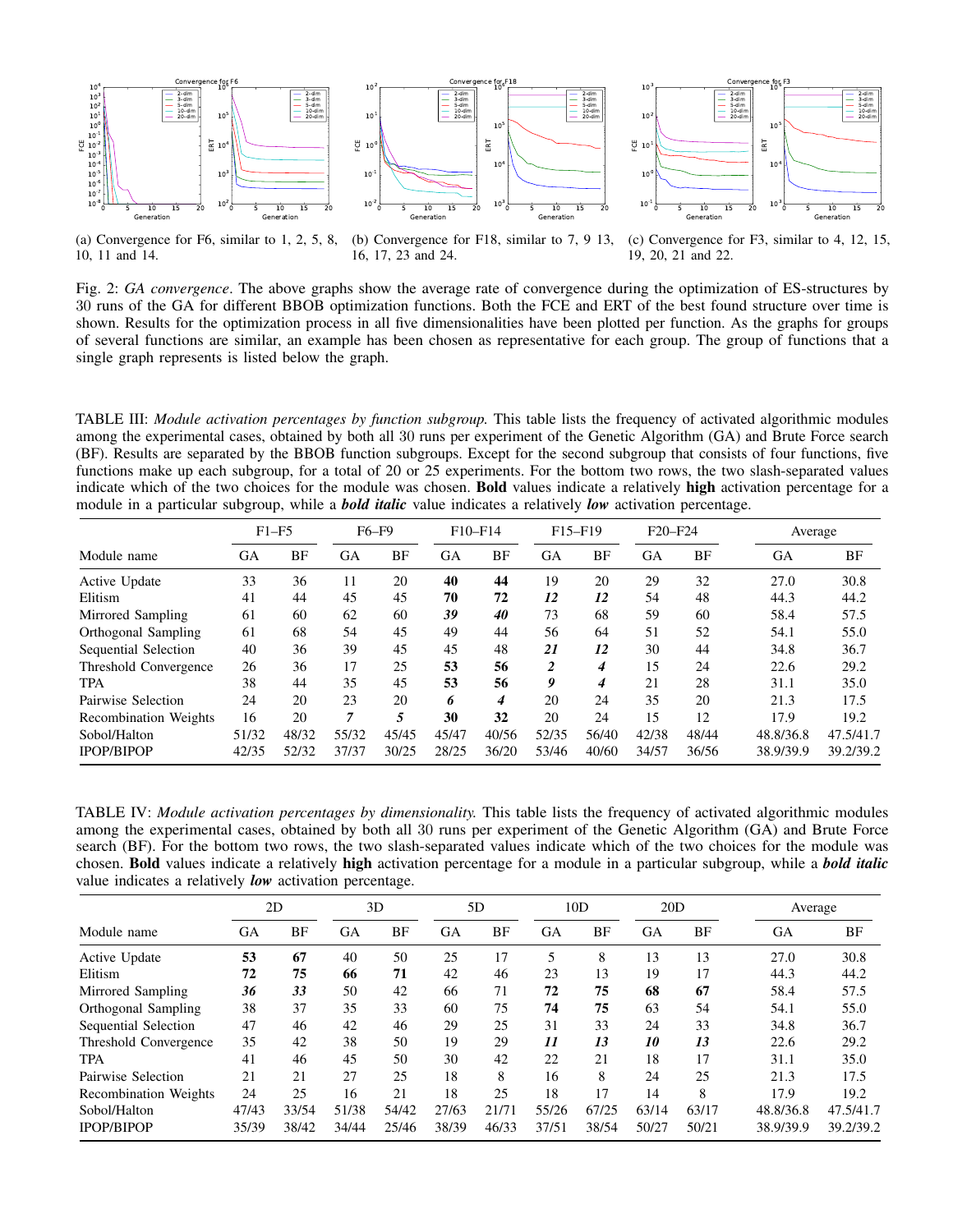of this function. Such relations could help to verify theoretical hypothesis on the optimization problem or even gain more knowledge on the problem. The proposed framework should be extended with other modules, which make the configuration space even larger. In addition, this framework should be tested on some problem class that are summarized from complex real-world optimization problems.

#### VII. ACKNOWLEDGMENTS

The authors would like to thank the reviewers for their helpful comments.

#### **REFERENCES**

- <span id="page-7-22"></span>[1] A. Auger, D. Brockhoff, and N. Hansen. Mirrored sampling in evolution strategies with weighted recombination. In *Proceedings of the 13th Annual Conference Companion on Genetic and Evolutionary Computation*, GECCO '11, pages 861–868. ACM, 2011.
- <span id="page-7-24"></span>[2] A. Auger and N. Hansen. A restart CMA evolution strategy with increasing population size. In *Evolutionary Computation, 2005. The 2005 IEEE Congress on*, volume 2, pages 1769–1776. IEEE, 2005.
- <span id="page-7-23"></span>[3] A. Auger, M. Jebalia, and O. Teytaud. Algorithms (x, sigma, eta): quasi-random mutations for evolution strategies. In *Artificial Evolution: 7th International Conference, Revised Selected Papers*, pages 296–307. Springer, 2006.
- <span id="page-7-4"></span>[4] T. Bäck. Evolutionary Algorithms in Theory and Practice: Evolution *Strategies, Evolutionary Programming, Genetic Algorithms*. Oxford University Press, Oxford, UK, 1996.
- <span id="page-7-2"></span>[5] T. Bäck, C. Foussette, and P. Krause. *Contemporary Evolution Strategies*. Natural Computing Series. Springer Berlin Heidelberg, 2013.
- <span id="page-7-28"></span>[6] H. Bal, D. Epema, C. de Laat, R. van Nieuwpoort, J. Romein, F. Seinstra, C. Snoek, and H. Wijshoff. A Medium-Scale Distributed System for Computer Science Research: Infrastructure for the Long Term. *Computer*, 49(5):54–63, May 2016.
- <span id="page-7-18"></span>[7] D. Brockhoff, A. Auger, N. Hansen, D. V. Arnold, and T. Hohm. Mirrored Sampling and Sequential Selection for Evolution Strategies. In R. Schaefer, C. Cotta, J. Kołodziej, and G. Rudolph, editors, *Parallel Problem Solving from Nature, PPSN XI: 11th International Conference, Krakow, Poland, September 11-15, 2010, Proceedings, Part I ´* , pages 11–21, Berlin, Heidelberg, 2010. Springer Berlin Heidelberg.
- <span id="page-7-27"></span>[8] L. Dalcn, R. Paz, and M. Storti. MPI for Python. *Journal of Parallel and Distributed Computing*, 65(9):1108–1115, 2005.
- <span id="page-7-3"></span>[9] J. J. Grefenstette. Optimization of Control Parameters for Genetic Algorithms. *IEEE Transactions on Systems, Man, and Cybernetics*, 16(1):122–128, Jan. 1986.
- <span id="page-7-21"></span>[10] N. Hansen. CMA-ES with Two-Point Step-Size Adaptation. *CoRR*, abs/0805.0231, 2008.
- <span id="page-7-25"></span>[11] N. Hansen. Benchmarking a BI-population CMA-ES on the BBOB-2009 function testbed. In *Proceedings of the 11th Annual Conference Companion on Genetic and Evolutionary Computation Conference: Late Breaking Papers*, GECCO '09, pages 2389–2396. ACM, 2009.
- <span id="page-7-9"></span>[12] N. Hansen, S. Finck, R. Ros, and A. Auger. Real-Parameter Black-Box Optimization Benchmarking 2009: Noiseless Functions Definitions. Research Report RR-6829, INRIA, 2009.
- <span id="page-7-8"></span>[13] N. Hansen and A. Ostermeier. Adapting arbitrary normal mutation distributions in evolution strategies: The covariance matrix adaptation. In *Evolutionary Computation (CEC), 1996 IEEE Congress on*, pages 312–317. IEEE, 1996.
- <span id="page-7-0"></span>[14] J. H. Holland. *Adaptation in Natural and Artificial Systems: An Introductory Analysis with Applications to Biology, Control, and Artificial Intelligence*, volume viii. U Michigan Press, Oxford, England, 1975.
- <span id="page-7-17"></span>[15] G. Jastrebski, D. V. Arnold, et al. Improving evolution strategies through active covariance matrix adaptation. In *Evolutionary Computation (CEC), 2006 IEEE Congress on*, pages 2814–2821. IEEE, 2006.
- <span id="page-7-6"></span>[16] W. Kantschik, P. Dittrich, M. Brameier, and W. Banzhaf. Empirical Analysis of Different Levels of Meta-Evolution. In *Evolutionary Computation (CEC), 1999 IEEE Congress on*, volume 3, page 2093 Vol. 3, 1999.
- <span id="page-7-5"></span>[17] W. Kantschik, P. Dittrich, M. Brameier, and W. Banzhaf. Meta-Evolution in Graph GP. In R. Poli, P. Nordin, W. B. Langdon, and T. C. Fogarty, editors, *Genetic Programming*, number 1598 in Lecture Notes in Computer Science, pages 15–28. Springer Berlin Heidelberg, May 1999.
- <span id="page-7-10"></span>[18] J. R. Koza. *Genetic Programming: On the Programming of Computers by Means of Natural Selection*. MIT Press, Cambridge, MA, USA, 1992.
- <span id="page-7-26"></span>[19] J. Kruisselbrink, R. Li, E. Reehuis, J. Eggermont, and T. Bäck. On the Log-Normal Self-Adaptation of the Mutation Rate in Binary Search Spaces. In *Proceedings of the 13th Annual Conference Companion on Genetic and Evolutionary Computation*, GECCO '11, pages 893–900. ACM, 2011.
- <span id="page-7-16"></span>[20] N. Lourenço, F. Pereira, and E. Costa. Evolving Evolutionary Algorithms. In *Proceedings of the 14th Annual Conference Companion on Genetic and Evolutionary Computation*, GECCO '12, pages 51–58, New York, NY, USA, 2012. ACM.
- <span id="page-7-15"></span>[21] M. A. Martin and D. R. Tauritz. Evolving Black-box Search Algorithms Employing Genetic Programming. In *Proceedings of the 15th Annual Conference Companion on Genetic and Evolutionary Computation*, GECCO '13, pages 1497–1504, New York, NY, USA, 2013. ACM.
- <span id="page-7-13"></span>[22] M. Oltean. Evolving evolutionary algorithms for function optimization. In K. C. (et al), editor, *The 7th Joint Conference on Information Sciences*, volume 1, pages 295–298, North Carolina, Sept. 2003. Association for Intelligent Machinery.
- <span id="page-7-14"></span>[23] M. Oltean. Evolving Evolutionary Algorithms using Linear Genetic Programming. *Evolutionary Computation*, 13(3):387–410, 2005.
- <span id="page-7-12"></span>[24] M. Oltean and C. Groșan. Evolving Evolutionary Algorithms Using Multi Expression Programming. In W. Banzhaf, J. Ziegler, T. Christaller, P. Dittrich, and J. T. Kim, editors, *Advances in Artificial Life*, number 2801 in Lecture Notes in Computer Science, pages 651–658. Springer Berlin Heidelberg, Sept. 2003.
- <span id="page-7-20"></span>[25] A. Piad-Morffis, S. Estevez-Velarde, A. Bolufe-Rohler, J. Montgomery, and S. Chen. Evolution strategies with thresheld convergence. In *Evolutionary Computation (CEC), 2015 IEEE Congress on*, pages 2097– 2104, May 2015.
- <span id="page-7-1"></span>[26] I. Rechenberg. *Evolutionsstrategie – Optimierung technischer Systeme nach Prinzipien der biologischen Evolution*. Frommann-Holzboog-Verlag, 1973.
- <span id="page-7-7"></span>[27] L. Spector and A. Robinson. Genetic Programming and Autoconstructive Evolution with the Push Programming Language. *Genetic Programming and Evolvable Machines*, 3(1):7–40, Mar. 2002.
- <span id="page-7-11"></span>[28] J. Tavares, P. Machado, A. Cardoso, F. B. Pereira, and E. Costa. On the Evolution of Evolutionary Algorithms. In M. Keijzer, U.-M. O'Reilly, S. Lucas, E. Costa, and T. Soule, editors, *Genetic Programming*, number 3003 in Lecture Notes in Computer Science, pages 389–398. Springer Berlin Heidelberg, Apr. 2004.
- <span id="page-7-19"></span>[29] H. Wang, M. Emmerich, and T. Bäck. Mirrored Orthogonal Sampling with Pairwise Selection in Evolution Strategies. In *Proceedings of the 29th Annual ACM Symposium on Applied Computing*, pages 154–156. ACM, 2014.

#### APPENDIX

<span id="page-7-29"></span>TABLE V: *Common ES Variants* A selection of ten common ES variants is listed here, as referred to by Tables [VI](#page-8-0) and [VII.](#page-9-0)

| Variant                     | Representation |
|-----------------------------|----------------|
| CMA-ES                      | 00000000000    |
| Active CMA-ES               | 10000000000    |
| Elitist CMA-ES              | 01000000000    |
| Mirrored-pairwise CMA-ES    | 00100001000    |
| <b>IPOP-CMA-ES</b>          | 00000000001    |
| Active IPOP-CMA-ES          | 10000000001    |
| Elitist Active IPOP-CMA-ES  | 11000000001    |
| BIPOP-CMA-ES                | 00000000002    |
| Active BIPOP-CMA-ES         | 10000000002    |
| Elitist Active BIPOP-CMA-ES | 11000000002    |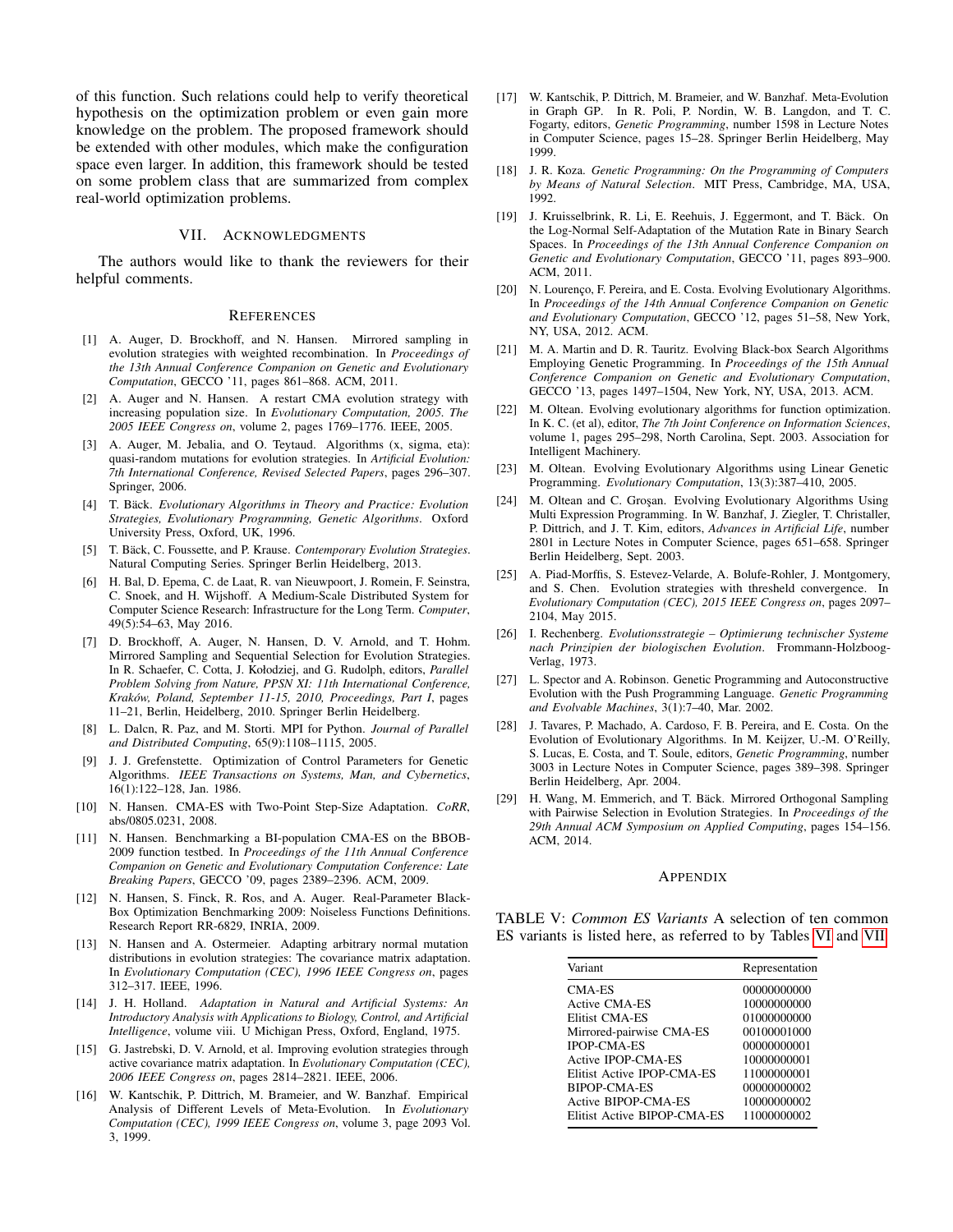<span id="page-8-0"></span>TABLE VI: *Comparison of GA-found structures with common ES variants for F1–F12* For each function-dimensionality combination, the best ES-structure as evolved by any of the 30 runs of the GA is compared to the best out of a standard set of common ES variants (see table [V\)](#page-7-29). All results have been taken from the brute force search. The "Relative" column shows either the ERTs or FCEs of the best common variant divided by that of the structure found by the GA. Values greater than 1 indicate that the GA solution is better, values under 1 indicate that the best common variant is better. A relative value is in *italics* when an ERT value is only available for the GA-found solution, but the FCE value for the best common variant is better.

| F-ID            | N              | Best Common Variant        | <b>ERT</b> | FCE       | Best found by GA           | <b>ERT</b>         | FCE       | Relative         |
|-----------------|----------------|----------------------------|------------|-----------|----------------------------|--------------------|-----------|------------------|
| ${\rm F}1$      | $\sqrt{2}$     | 11000000001                | 294.75     | 1e-08     | 11110111000                | 165.25             | 1e-08     | 1.78             |
| ${\rm F}1$      | $\mathfrak{Z}$ | 11000000001                | 473.594    | $1e-08$   | 11110111010                | 235.375            | 1e-08     | 2.01             |
| F1              | 5              | 11000000001                | 797.5      | $1e-08$   | 10110010021                | 440                | $1e-08$   | 1.81             |
| F1              | 10             | 01000000000                | 1634.38    | $1e-08$   | 00110110022                | 726.438            | $1e-08$   | 2.25             |
| ${\rm F}1$      | 20             | 11000000001                | 3050.25    | $1e-08$   | 00110110020                | 1285.38            | $1e-08$   | 2.37             |
| F2              | $\overline{2}$ | 11000000001                | 660.375    | $1e-08$   | 11011110021                | 434.062            | $1e-08$   | 1.52             |
| F2              | 3              | 01000000000                | 1160.03    | $1e-08$   | 01001110012                | 678.594            | $1e-08$   | 1.71             |
| F2              | 5              | 00000000002                | 2314.75    | $1e-08$   | 11000110022                | 1364.5             | $1e-08$   | 1.7              |
| F2              | 10             | 00000000002                | 6428.44    | 1e-08     | 00011000022                | 5132.06            | $1e-08$   | 1.25             |
| F2              | 20             | 00000000002                | 45225.4    | 0.0001362 | 00001000011                | 16757.1            | $1e-08$   | 2.7              |
| F <sub>3</sub>  | $\overline{2}$ | 10000000001                | 2742.35    | 0.3582    | 10111000012                | 1795.73            | 0.2912    | 1.53             |
| F3              | $\mathfrak{Z}$ | 10000000002                | 12346      | 1.062     | 00100010011                | 5380.4             | 0.8374    | 2.29             |
| F <sub>3</sub>  | 5              | 11000000002                | 76816      | 5.074     | 10111000021                | 29318.8            | 2.067     | 2.62             |
| F3              | 10             | 00000000002                | N/A        | 7.12      | 00001000011                | 314990             | 6.102     | 1.17             |
| F <sub>3</sub>  | 20             | 00000000001                | N/A        | 17.63     | 00110000011                | $\rm N/A$          | 12.3      | 1.43             |
| F4              | $\overline{2}$ | 11000000002                | 11877.6    | 1.464     | 11100100002                | 4089               | 0.8781    | $\overline{2.9}$ |
| F <sub>4</sub>  | 3              | 11000000002                | 93793      | 4.469     | 11010001112                | 17803.2            | 3.561     | 5.27             |
| F <sub>4</sub>  | 5              | 00000000001                | $\rm N/A$  | 5.905     | 01110111121                | 155980             | 8.998     | 0.656            |
| F <sub>4</sub>  | 10             | 00000000002                | N/A        | 13.12     | 00110000011                | $\rm N/A$          | 9.929     | 1.32             |
| F <sub>4</sub>  | 20             | 00000000002                | N/A        | 31.03     | 00100000011                | N/A                | 24.51     | 1.27             |
| F5              | $\overline{2}$ | 11000000001                | 605.812    | $1e-08$   | 01011000121                | 466.594            | $1e-08$   | $\overline{1.3}$ |
| F <sub>5</sub>  | 3              | 00100001000                | 940.688    | $1e-08$   |                            | 736.656            |           | 1.28             |
| F <sub>5</sub>  | 5              |                            | 1731       | $1e-08$   | 01111000100                | 1324.28            | $1e-08$   | 1.31             |
| F <sub>5</sub>  |                | 00000000001<br>00100001000 | 3505.31    | 1e-08     | 01011000011<br>00000000012 |                    | $1e-08$   | 1.15             |
| F <sub>5</sub>  | 10             |                            | 10464      | 0.3436    |                            | 3054.69<br>7143.75 | $1e-08$   | 1.46             |
|                 | 20             | 00000000001                |            |           | 10110001001                |                    | $1e-08$   |                  |
| F6              | $\overline{c}$ | 01000000000                | 428.438    | $1e-08$   | 01000011020                | 315.062            | $1e-08$   | 1.36             |
| F <sub>6</sub>  | $\mathfrak{Z}$ | 01000000000                | 805        | 1e-08     | 01110001020                | 573.375            | 1e-08     | 1.4              |
| F <sub>6</sub>  | 5              | 01000000000                | 1574       | 1e-08     | 01111000021                | 1141.78            | $1e-08$   | 1.38             |
| F <sub>6</sub>  | 10             | 00100001000                | 4114.69    | $1e-08$   | 00110000012                | 3151.56            | $1e-08$   | 1.31             |
| F <sub>6</sub>  | 20             | 00100001000                | 9618.38    | $1e-08$   | 00110001011                | 8385               | $1e-08$   | 1.15             |
| F7              | $\overline{2}$ | 00000000001                | 438.75     | $1e-08$   | 11110011022                | 266                | $1e-08$   | 1.65             |
| F7              | 3              | 00000000001                | 886.516    | 0.002689  | 01000110022                | 540.719            | $1e-08$   | 1.64             |
| F7              | 5              | 10000000002                | 2587.5     | 1e-08     | 00000010021                | 1613.56            | 1e-08     | 1.6              |
| F7              | 10             | 00000000001                | 9176.4     | 0.04231   | 00000010011                | 5894.97            | 0.007247  | 1.56             |
| F7              | 20             | 00000000001                | 153270     | 1.093     | 00000110011                | 21123.9            | 0.0704    | 7.26             |
| F8              | $\overline{2}$ | 11000000001                | 574.125    | $1e-08$   | 11000110010                | 422.312            | $1e-08$   | 1.36             |
| F <sub>8</sub>  | $\mathfrak{Z}$ | 01000000000                | 1034.69    | $1e-08$   | 01001000120                | 827.438            | $1e-08$   | 1.25             |
| ${\rm F}8$      | 5              | 01000000000                | 2705.43    | 0.4914    | 00111000021                | 1705.62            | $1e-08$   | 1.59             |
| F <sub>8</sub>  | 10             | 00100001000                | 6843.87    | 0.1246    | 00111000002                | 5168.25            | $1e-08$   | 1.32             |
| F8              | 20             | 00100001000                | 105992     | 0.5413    | 00101000010                | 19080.7            | 1.954e-07 | 5.55             |
| $\overline{F9}$ | $\overline{2}$ | 01000000000                | 546.938    | $1e-08$   | 11000110020                | 423.062            | $1e-08$   | 1.29             |
| F <sub>9</sub>  | 3              | 00000000000                | 1183.66    | $1e-08$   | 11101110010                | 764.25             | $1e-08$   | 1.55             |
| F <sub>9</sub>  | 5              | 00000000002                | 2607.23    | 0.000213  | 00111000000                | 1710.22            | 1e-08     | 1.52             |
| F9              | 10             | 00000000001                | 6635       | 1e-08     | 00111000012                | 5187.56            | $1e-08$   | 1.28             |
| F <sub>9</sub>  | 20             | 00100001000                | 48317.5    | 0.2955    | 00101000010                | 18609              | 2.243e-07 | 2.6              |
| F10             | $\overline{2}$ | 11000000001                | 662.062    | $1e-08$   | 11001110020                | 441.688            | $1e-08$   | $\overline{1.5}$ |
| F10             | 3              | 11000000001                | 1146.25    | $1e-08$   | 11001110012                | 693.5              | $1e-08$   | 1.65             |
| F10             | 5              | 01000000000                | 2228       | $1e-08$   | 01000110021                | 1458.25            | $1e-08$   | 1.53             |
| F10             | 10             | 00000000000                | 6509.06    | $1e-08$   | 00111000012                | 5181.5             | $1e-08$   | 1.26             |
| F10             | 20             | 00000000000                | 35179.3    | 2.703e-06 | 00001000010                | 16564.5            | $1e-08$   | 2.12             |
| F11             | $\overline{2}$ | 11000000001                | 629.625    | $1e-08$   | 11011110021                | 453.188            | $1e-08$   | 1.39             |
| F11             | $\mathfrak{Z}$ | 00000000001                | 1334.38    | $1e-08$   | 11110110010                | 734.969            | $1e-08$   | 1.82             |
| F11             | $\mathfrak s$  | 00000000001                | 2493       | $1e-08$   | 11110110120                | 1518.75            | $1e-08$   | 1.64             |
| F11             | 10             | 00000000002                | 6163.12    | $1e-08$   | 01110110121                | 3093.31            | $1e-08$   | 1.99             |
| F11             | 20             | 00000000000                | 16148.2    | $1e-08$   | 00010110021                | 4901.5             | 1e-08     | 3.29             |
| F12             | $\overline{2}$ | 10000000000                | 1360.85    | 0.1986    | 01101000111                | 776.067            | $1e-08$   | 1.75             |
| F12             | 3              | 01000000000                | 3426.5     | 390.5     | 11000110011                | 2084.69            | 0.02808   | 1.64             |
| F12             | 5              | 01000000000                | 6489.26    | 0.1195    | 00110000010                | 4017.19            | 1.03e-05  | 1.62             |
| F12             | 10             | 00000000002                | 33717.8    | 0.003169  | 00111000010                | 12018              | 0.0005758 | 2.81             |
| F12             | 20             | 00100001000                | 68624      | 0.02719   | 01001000010                | 33516.2            | 0.002301  | 2.05             |